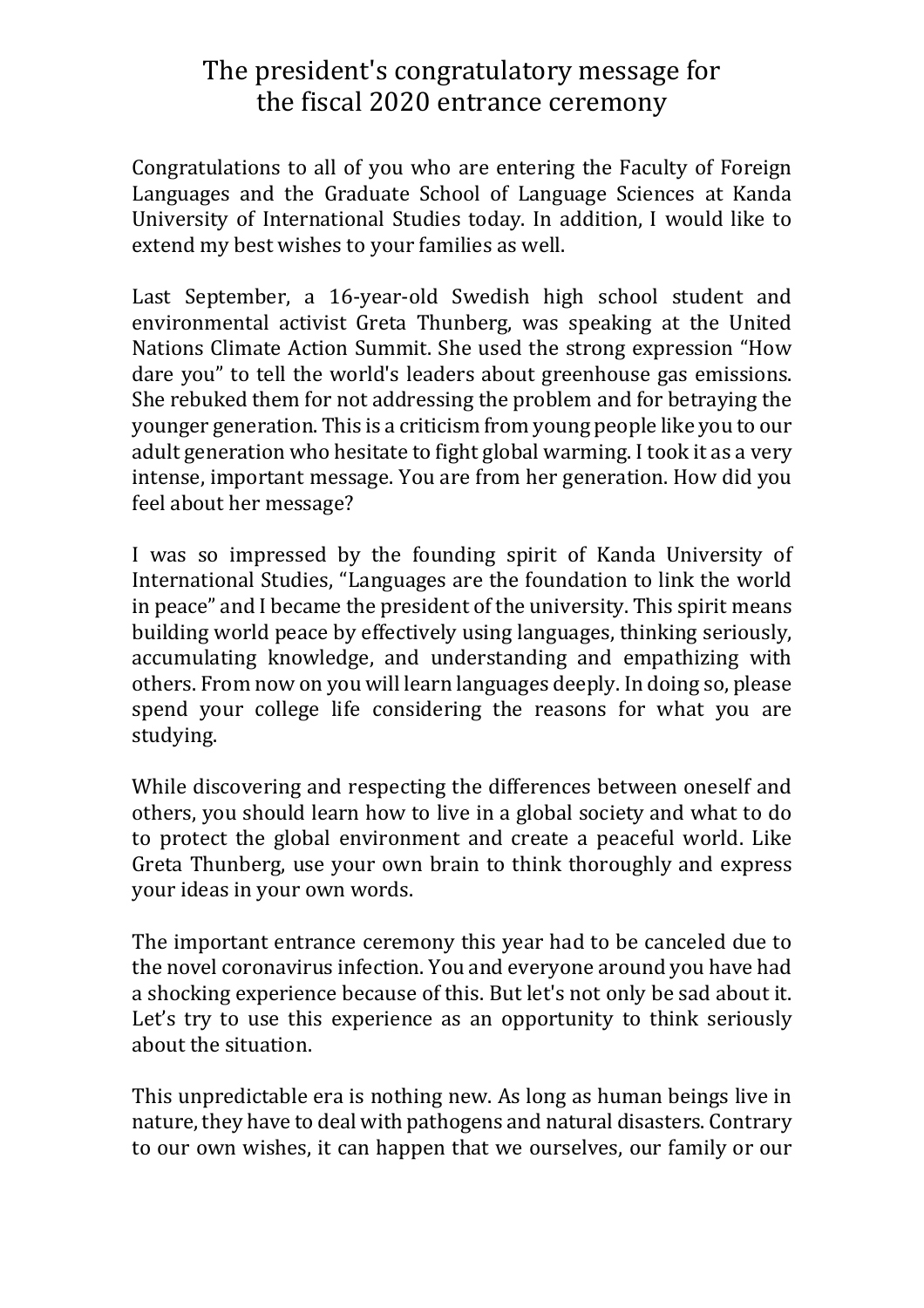friends can encounter accidents, disasters and wars. There are many things in the world that we can control and many that we cannot control. There are numerous things beyond human intellect. There are still so many mysteries we do not understand about ourselves and the whole of creation. If we consider the current infectious disease, it's very difficult to control it. But we shouldn't just leave it to the experts to solve. We should consider deeply what we can do together. For example, we can investigate the characteristics of bacteria, viruses, molds and parasites that cause infectious diseases and how human beings have dealt with them. Something you could do is read and compare how newspapers in different countries have reported on this issue. Investigate the different government policies enacted, summarize your ideas, exchange opinions with your friends, and think together about why the entrance ceremony was canceled.

Concerning this infectious disease issue, there were reports that the pronouncements of public organizations were not always accurate or that some government authorities intentionally hid facts about it. With the flood of information in society today, we need the ability to distinguish what is true from what is false. However, in reality, we cannot deny that our knowledge, perspectives, and ideas are biased. Day after day we are being tossed about by wrong information. Before we realize it, we can end up mindlessly voicing those ideas as if they were our own. Eliminating the influence of others and removing prejudice and preconceptions is not easy. In order to determine the truth, it is very important not to be bound by stereotypes and not to accept others' words uncritically.

The future society "Society 5.0" advocated by the Japanese government will arrive soon. At that time we can expect a more convenient and comfortable life through the use of artificial intelligence (AI) and robots. However, there are times when I am afraid that humans may be controlled by AI. The reason is that by the use of social media, AI may be able to manipulate public opinion and guide people's thoughts. If that happens, AI could become a dictator like Hitler or Stalin, and the future of mankind will meet a tragic end.

However, there are ways to keep my pessimistic observations from materializing. The way to do that is if each one of us acquires the ability